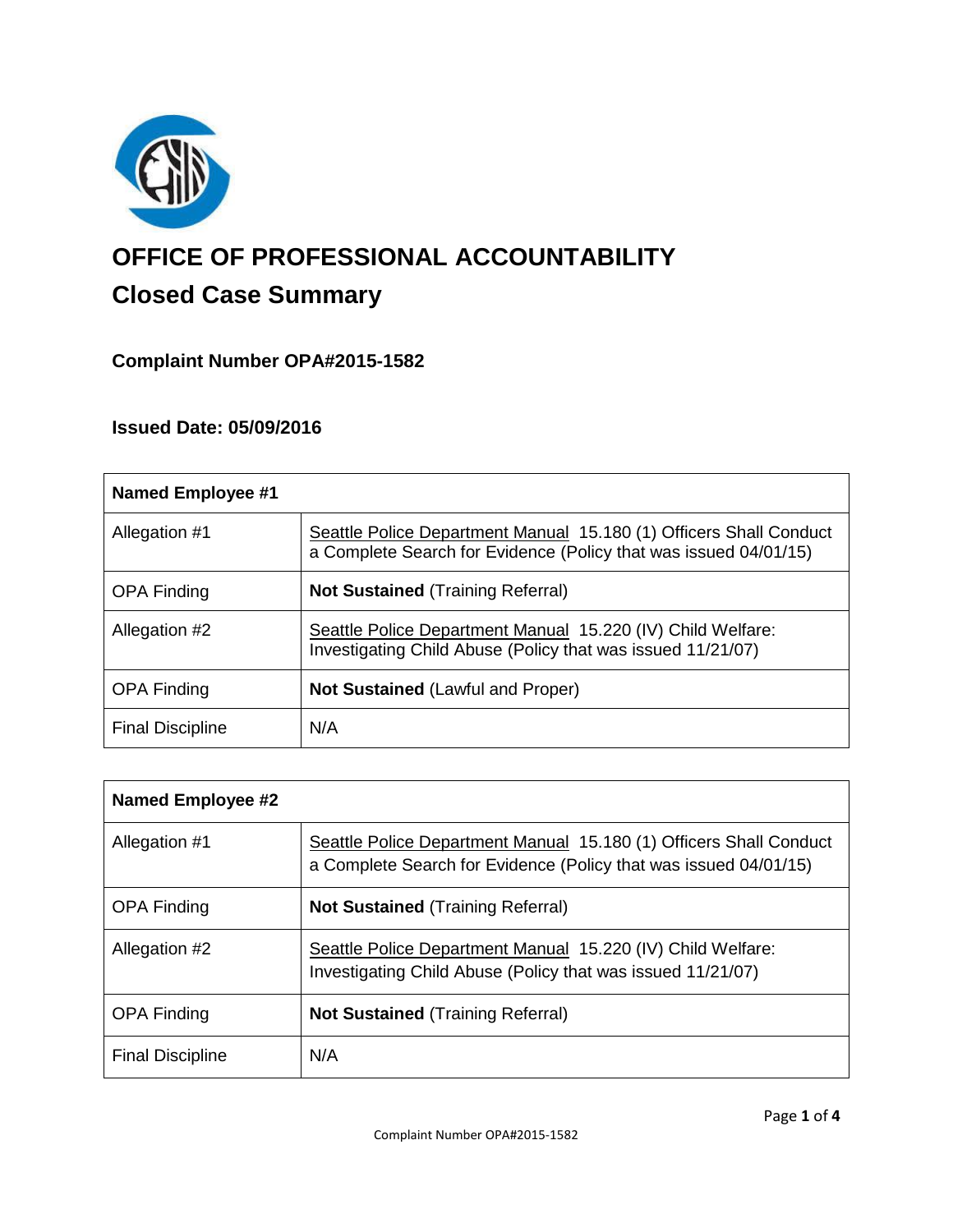| <b>Named Employee #3</b> |                                                                                                                                        |
|--------------------------|----------------------------------------------------------------------------------------------------------------------------------------|
| Allegation #1            | Seattle Police Department Manual 15.180 (1) Officers Shall Conduct<br>a Complete Search for Evidence (Policy that was issued 04/01/15) |
| <b>OPA Finding</b>       | <b>Not Sustained (Unfounded)</b>                                                                                                       |
| Allegation #2            | Seattle Police Department Manual 15.220 (IV) Child Welfare:<br>Investigating Child Abuse (Policy that was issued 11/21/07)             |
| <b>OPA Finding</b>       | <b>Not Sustained (Unfounded)</b>                                                                                                       |
| <b>Final Discipline</b>  | N/A                                                                                                                                    |

## **INCIDENT SYNOPSIS**

The Named Employees responded to a domestic disturbance. The parties were interviewed and Named Employee #1 was the primary officer and documented the disturbance. There was no arrest made based on the investigation by Named Employee #1. Named Employee #2 responded to screen the call.

# **COMPLAINT**

The complainant alleged that the Named Employees disregarded the subject's concerns regarding child abuse and that they failed to report the incident to Department of Social and Health Services (DSHS) as mandatory reporters.

## **INVESTIGATION**

The OPA investigation included the following actions:

- 1. Review of the complaint email
- 2. Interview of the complainant
- 3. Review of 911 calls
- 4. Review of In-Car Videos (ICV)
- 5. Interviews of SPD employees

## **ANALYSIS AND CONCLUSION**

The evidence showed that Named Employee #1 conducted an adequate primary investigation by speaking to the involved parties and known witnesses. He documented his interviews and wrote the required General Offense (GO) Report. Named Employee #1 also called his supervisor, Named Employee #2, who came to the scene and screened the call. This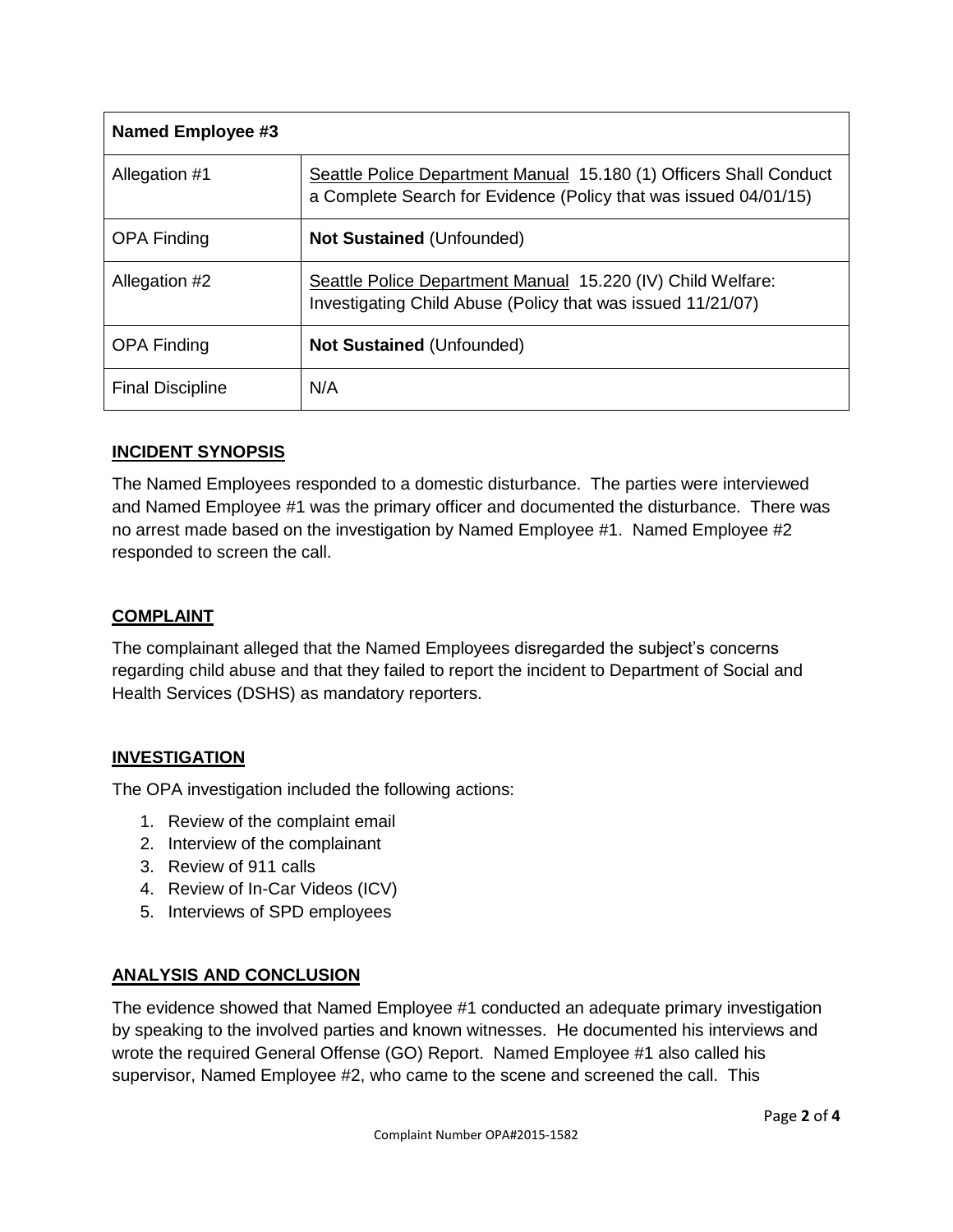investigation would have improved had Named Employee #1 taken photos of the individuals claiming to have been struck. Even the absence of visible injuries is important evidence in an assault case. Named Employee #1 called a supervisor to the scene and fulfilled his obligation for investigation of child abuse. Named Employee #2 was an Acting Sergeant on the date of this incident. SPD policy states the sergeant will screen the incident and notify the Sexual Assault and Child Abuse Unit. Named Employee #2 did not do this. Given her relative inexperience as a supervisor and the lack of any indication she intentionally avoided her responsibility, Named Employee #2 would benefit from additional training regarding the various obligations of sergeants and acting sergeants, especially with respect to consulting with Followup and Specialty Units. Named Employee #3 was not the primary officer on this call, nor was he tasked with a specific assignment with respect to conducting this investigation or collecting evidence.

## **FINDINGS**

## **Named Employee #1**

#### Allegation #1

The evidence showed that Named Employee #1 should receive additional training in investigating and collecting evidence in cases where domestic assault and/or child abuse are alleged. Therefore a finding of **Not Sustained** (Training Referral) was issued for *Officers Shall Conduct a Complete Search for Evidence*.

**Required Training:** Named Employee #1 should receive additional training in investigating and collecting evidence in cases where domestic assault and/or child abuse are alleged.

## Allegation #2

The evidence showed that Named Employee #1 called a supervisor to the scene and fulfilled his obligations for investigation of child abuse. Therefore a finding of **Not Sustained** (Lawful and Proper) was issued for *Child Welfare: Investigating Child Abuse*.

#### **Named Employee #2**

#### Allegation #1

The evidence showed that Named Employee #2 should receive additional training in investigating and collecting evidence in cases where domestic assault and/or child abuse are alleged. Therefore a finding of **Not Sustained** (Training Referral) was issued for *Officers Shall Conduct a Complete Search for Evidence*.

**Required Training:** Named Employee #2 should receive additional training in investigating and collecting evidence in cases where domestic assault and/or child abuse are alleged.